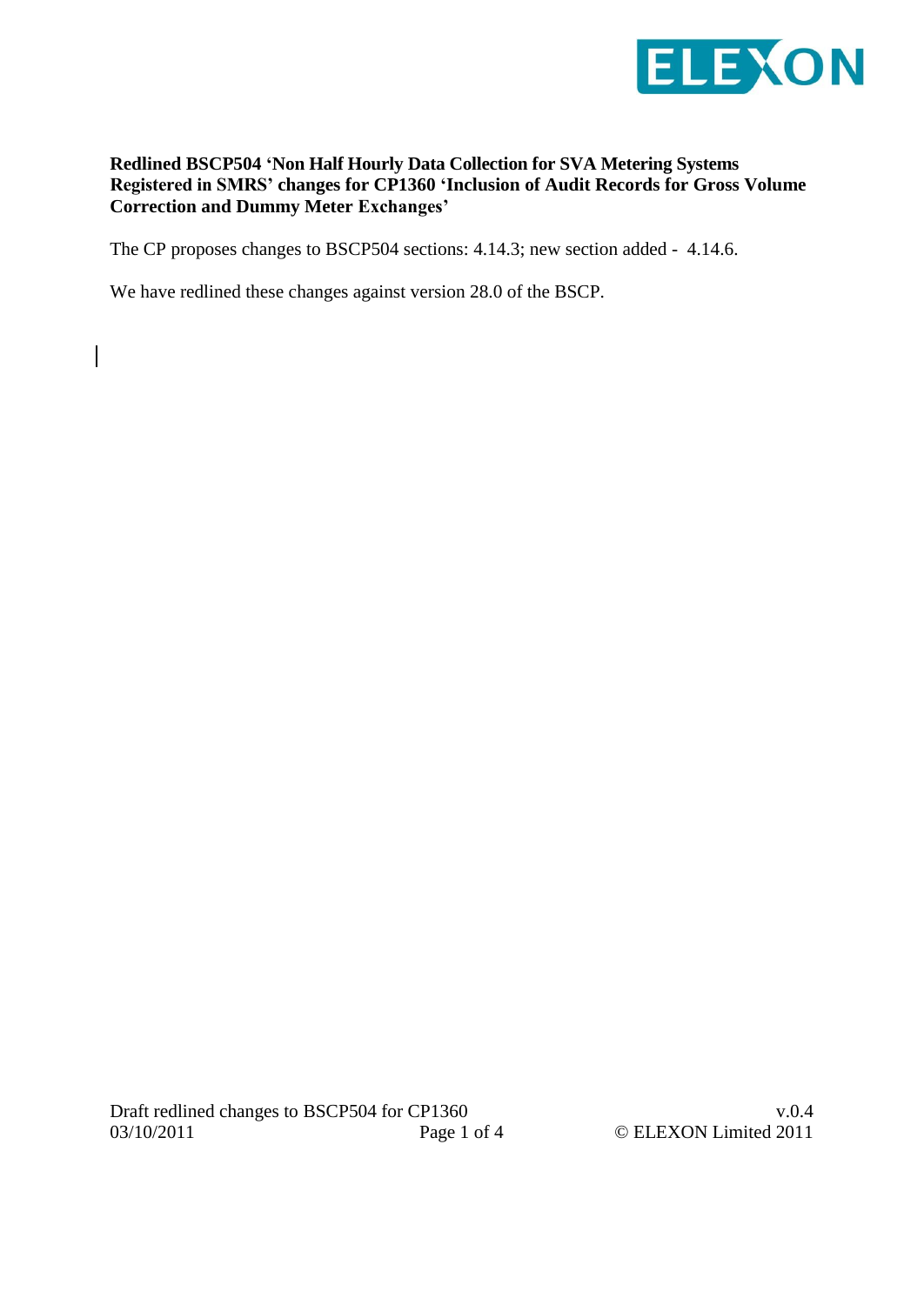## **4.14.3 Use of Gross Volume Correction**

Where an erroneous Meter Advance is identified, the associated AA, EAC and (where applicable) the associated reading may be withdrawn if none of the Settlement Dates in the Meter Advance Period have been subject to a last Volume Allocation Run (i.e. the RF run or, where the AA/EAC is subject to a Trading Dispute, the Post Final Settlement Run (PFSR)).

Where all Settlement Dates within a Meter Advance Period have been subject to a RF run (or, as applicable, PFSR), the associated AA, EAC and reading may not be withdrawn.

If the erroneous Meter Advance has partially crystallised (i.e. a RF run has taken place for some, but not all Settlement Dates within the Meter Advance Period), GVC can be applied to correct the error without amending the energy values which have already been subject to a RF run.

Other than being used to compensate for a partially crystallised error in a single Meter Advance Period, as described above, GVC should only be used where an energy error for a given Metering System is affecting the NHHDC's ability to process subsequent Meter Readings. For example, GVC can be used where the forward EAC is out of line with the expected consumption for the Metering System to the extent that subsequent valid readings for the Metering System are failing validation (or should be likely to fail validation).

GVC cannot be used to compensate for errors across two Meters or two Standard Settlement Configurations (SSCs). In order to correct errors across different Meters or SSCs, the Final/Initial readings need to be withdrawn and replaced (and potentially the change of Meter/SSC needs to be backed out). GVC cannot be applied for any disconnected Metering System or any Metering System that has undergone a change of Measurement Class (NHH to HH), because the principle of applying GVC where there is an ongoing Settlement impact does not apply.

The application of GVC in relation to Change of Supplier readings is described in Section 4.14.5.

Where there is insufficient reading history to apply GVC, or where compensation will introduce further error, the NHHDC may, but only as an action of last resort, take such steps as are necessary to address the ongoing validation problem, without ensuring that the gross volume of energy settled is correct. This will have the effect of "writing off" historic error, but ensuring that future error is minimised (e.g. the application of "dummy meter exchanges"<sup>1</sup>. Where such action is taken by the NHHDC it should be subject to a robust and auditable process.

 $\overline{a}$ 

<sup>&</sup>lt;sup>1</sup> A "dummy meter exchange" involves the use of Initial and Final Meter readings to effectively re-start consumption histories even though no actual, physical change of Meter has taken place.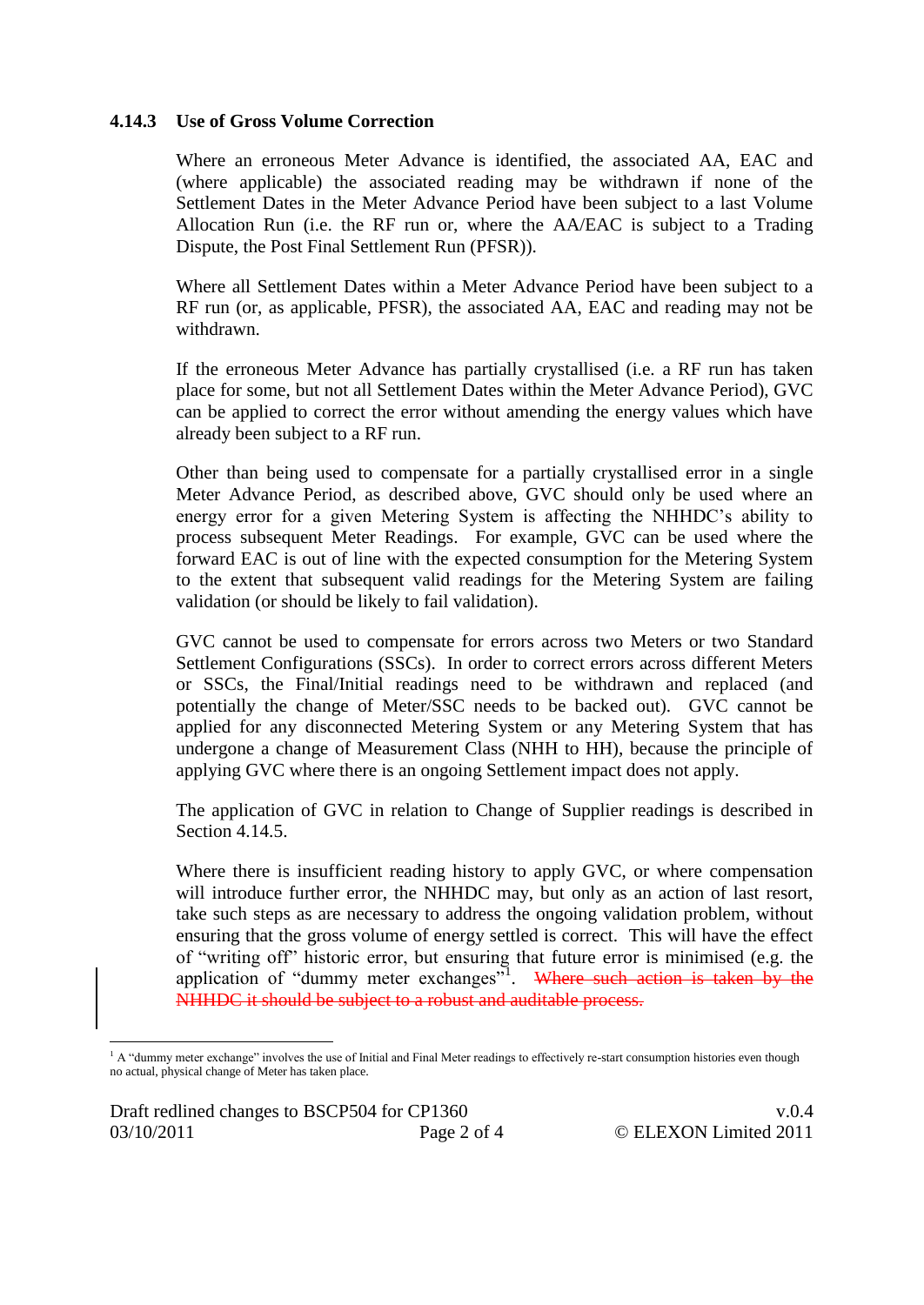The use of GVC does not remove the requirement to identify and resolve Settlement errors prior to the RF run, but is intended as a reasonable provision for errors that could not have reasonably been detected when they were originally created.

GVC is an optional requirement for the Supplier; however the NHHDC must be able to carry out GVC if required to by the Supplier. GVC shall be carried out by the NHHDC when this has been agreed with the Supplier, and when the use of GVC meets the criteria described above. Where the NHHDC receives a request from the Supplier to apply GVC, which does not meet the criteria described above, it should be referred back to the Supplier with supporting rationale for why the NHHDC does not consider that GVC is appropriate. The NHHDC may also initiate the use of GVC, although only with the agreement of the relevant Supplier or Suppliers. Such approval can be obtained on a per-instance or delegated authority basis, as agreed with the Supplier.

The NHHDC may identify that GVC should be carried out if the EAC is above BSCCo monitoring levels or where reads are consistently failing validation but in line with each other.

Where an AA or EAC is subject to an authorised Trading Dispute and the Effective From Settlement Date is after the latest Settlement Date which has been subject to a PFSR, the AA or EAC may be withdrawn without the need to apply GVC. GVC can be applied to any AA or EAC, irrespective of whether these are subject to a Trading Dispute, but error freezing readings can only be applied in the RF Window. Error freezing readings should not be applied at the latest PFSR.

The NHHDC shall maintain audit records of all applications of GVC and dummy meter exchanges in accordance with section 4.14.6.

## **4.14.6 Gross Volume Correction and Dummy Meter Exchange Audit Requirements**

The NHHDC shall keep an audit record of every instance of GVC and every dummy meter exchange undertaken. These records shall be made available on request to Suppliers, BSCCo or the BSC Auditor in a comma separated variablevalue (.csv) file or other agreed format.

In the case of GVC the audit record shall consist of:

- MSID;
- SSC;
- TPR;
- Profile Class;

Draft redlined changes to BSCP504 for CP1360 v.0.4 03/10/2011 Page 3 of 4 © ELEXON Limited 2011